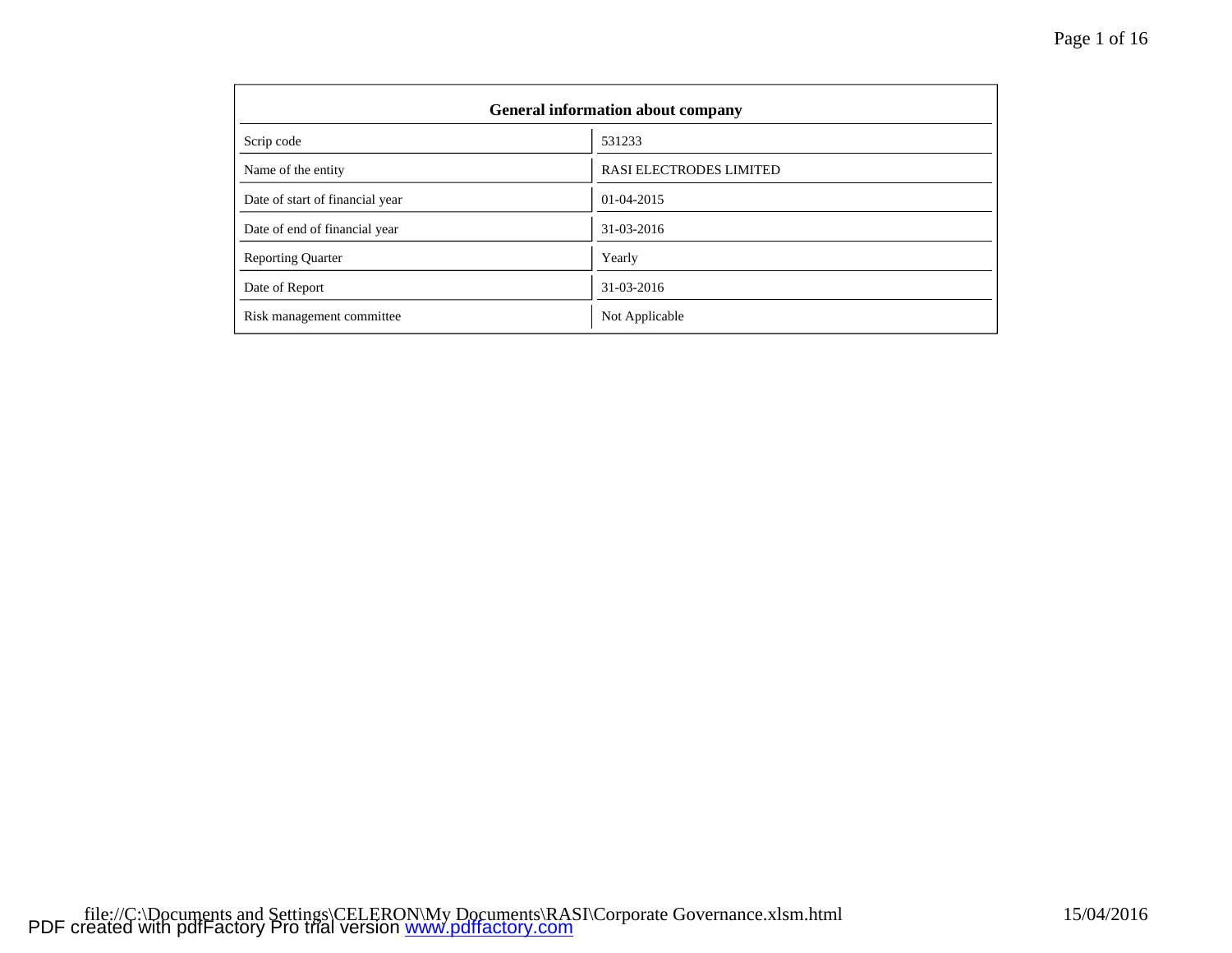|                | <b>Annexure I</b>                                              |                                                   |            |            |                                                       |                            |                               |                                                                      |                      |                                            |                                                                                      |                                                                                                             |                                                                                                                                                 |              |
|----------------|----------------------------------------------------------------|---------------------------------------------------|------------|------------|-------------------------------------------------------|----------------------------|-------------------------------|----------------------------------------------------------------------|----------------------|--------------------------------------------|--------------------------------------------------------------------------------------|-------------------------------------------------------------------------------------------------------------|-------------------------------------------------------------------------------------------------------------------------------------------------|--------------|
|                | Annexure I to be submitted by listed entity on quarterly basis |                                                   |            |            |                                                       |                            |                               |                                                                      |                      |                                            |                                                                                      |                                                                                                             |                                                                                                                                                 |              |
|                |                                                                |                                                   |            |            |                                                       |                            |                               | <b>I. Composition of Board of Directors</b>                          |                      |                                            |                                                                                      |                                                                                                             |                                                                                                                                                 |              |
|                |                                                                |                                                   |            |            |                                                       |                            |                               | Disclosure of notes on composition of board of directors explanatory |                      |                                            |                                                                                      |                                                                                                             |                                                                                                                                                 | Yes          |
| Sr             | Title<br>(Mr)<br>Ms)                                           | Name of the<br>Director                           | PAN        | <b>DIN</b> | Category 1<br>of directors                            | Category 2<br>of directors | Category<br>3 of<br>directors | Date of<br>appointment<br>in the<br>current term                     | Date of<br>cessation | Tenure<br>of<br>director<br>(in<br>months) | No of<br>Directorship<br>in listed<br>entities<br>including<br>this listed<br>entity | Number of<br>memberships<br>in Audit/<br>Stakeholder<br>Committee<br>(s) including<br>this listed<br>entity | No of post<br>of<br>Chairperson<br>in Audit/<br>Stakeholder<br>Committee<br>held in<br>listed<br>entities<br>including<br>this listed<br>entity | <b>Notes</b> |
|                | Mr                                                             | <b>B POPATLAL</b><br><b>KOTHARI</b>               | AAIPK7746D | 00594168   | Executive<br>Director                                 | <b>Not</b><br>Applicable   | $\rm MD$                      | 13-02-2016                                                           | $12-02-$<br>2021     |                                            | -1                                                                                   | 1                                                                                                           | $\mathbf{1}$                                                                                                                                    |              |
| 2              | Mr                                                             | <b>B RANJIT</b><br><b>KUMAR</b><br><b>KOTHARI</b> | AAKPK6088N | 01560805   | Non-<br>Executive -<br>Non<br>Independent<br>Director | Chairperson                |                               | 29-09-2015                                                           |                      |                                            | 1                                                                                    | $\mathbf{0}$                                                                                                | $\mathbf{1}$                                                                                                                                    |              |
| 3              | Mr                                                             | HITESH M<br><b>DHARAMSHI</b>                      | AHAPD4821B | 00207799   | Non-<br>Executive -<br>Independent<br>Director        | Not<br>Applicable          |                               | 29-09-2014                                                           | $31 - 03 -$<br>2019  | 54                                         | -1                                                                                   | $\mathbf{1}$                                                                                                | $\mathbf{1}$                                                                                                                                    |              |
| $\overline{4}$ | Mr                                                             | <b>AJAY</b><br><b>GOYAL</b>                       | AAFPG4594E | 00513570   | Non-<br>Executive -<br>Independent<br>Director        | Not<br>Applicable          |                               | 29-09-2014                                                           | $31-03-$<br>2019     | 54                                         | -1                                                                                   | $\overline{0}$                                                                                              | $\theta$                                                                                                                                        |              |
| 5              | Mr                                                             | N PRAKASH<br><b>KUMAR</b>                         | AGJPP9377J | 01735537   | Non-<br>Executive -<br>Independent<br>Director        | Not<br>Applicable          |                               | 29-09-2014                                                           | $31-03-$<br>2019     | 54                                         | -1                                                                                   | $\mathbf{0}$                                                                                                | $\mathbf{0}$                                                                                                                                    |              |
|                |                                                                |                                                   |            |            | Non-<br>Executive -                                   | Not                        |                               |                                                                      |                      |                                            |                                                                                      |                                                                                                             |                                                                                                                                                 |              |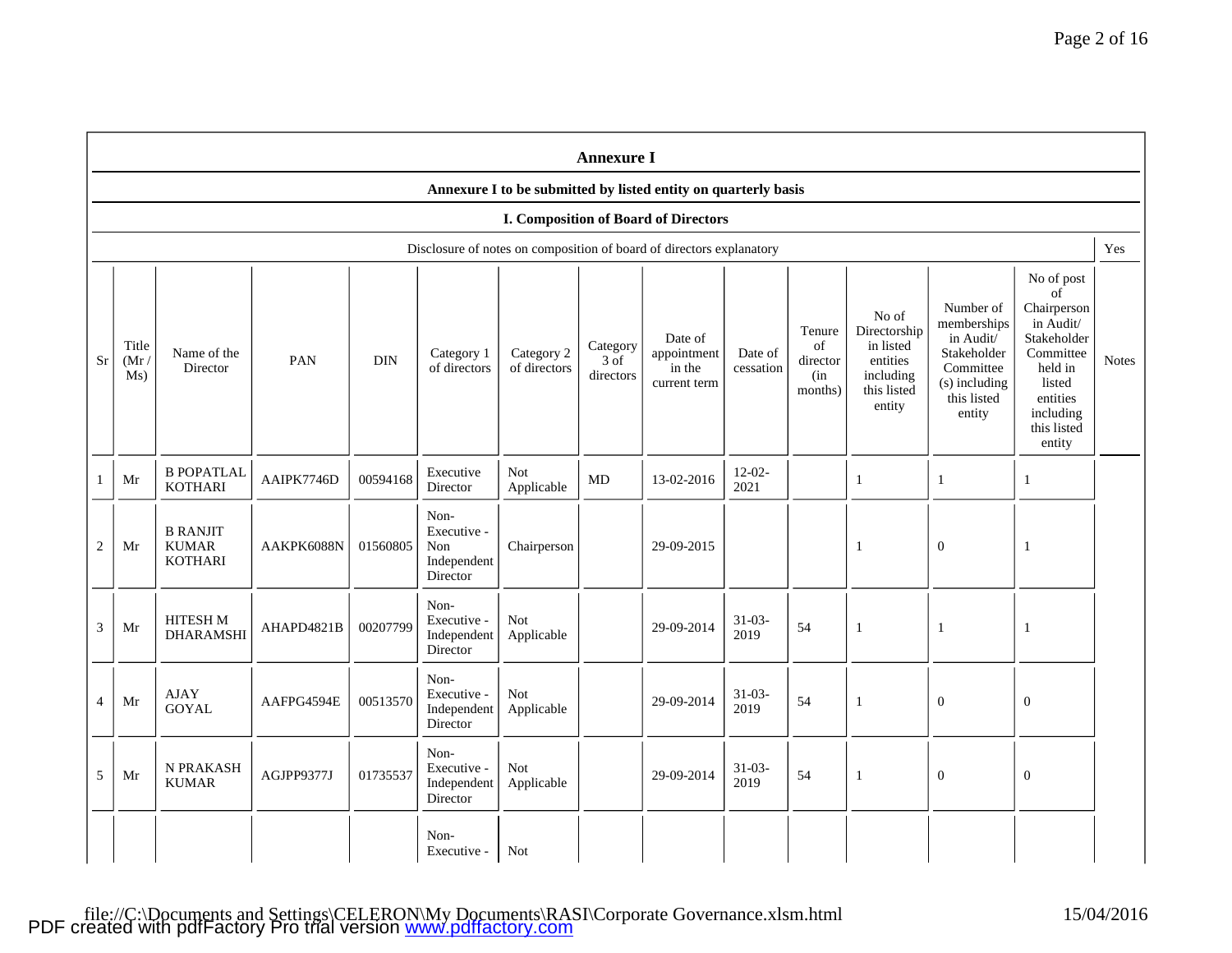| Non<br>Applicable<br>$\mathbf{r}$<br>ABIPJ8138M<br>PAYAL JAIN<br>07181548<br>Independent<br>Mr.<br>$\mathbf{r}$<br>Director | 9-09-2014 |  | л. |  |  |
|-----------------------------------------------------------------------------------------------------------------------------|-----------|--|----|--|--|
|-----------------------------------------------------------------------------------------------------------------------------|-----------|--|----|--|--|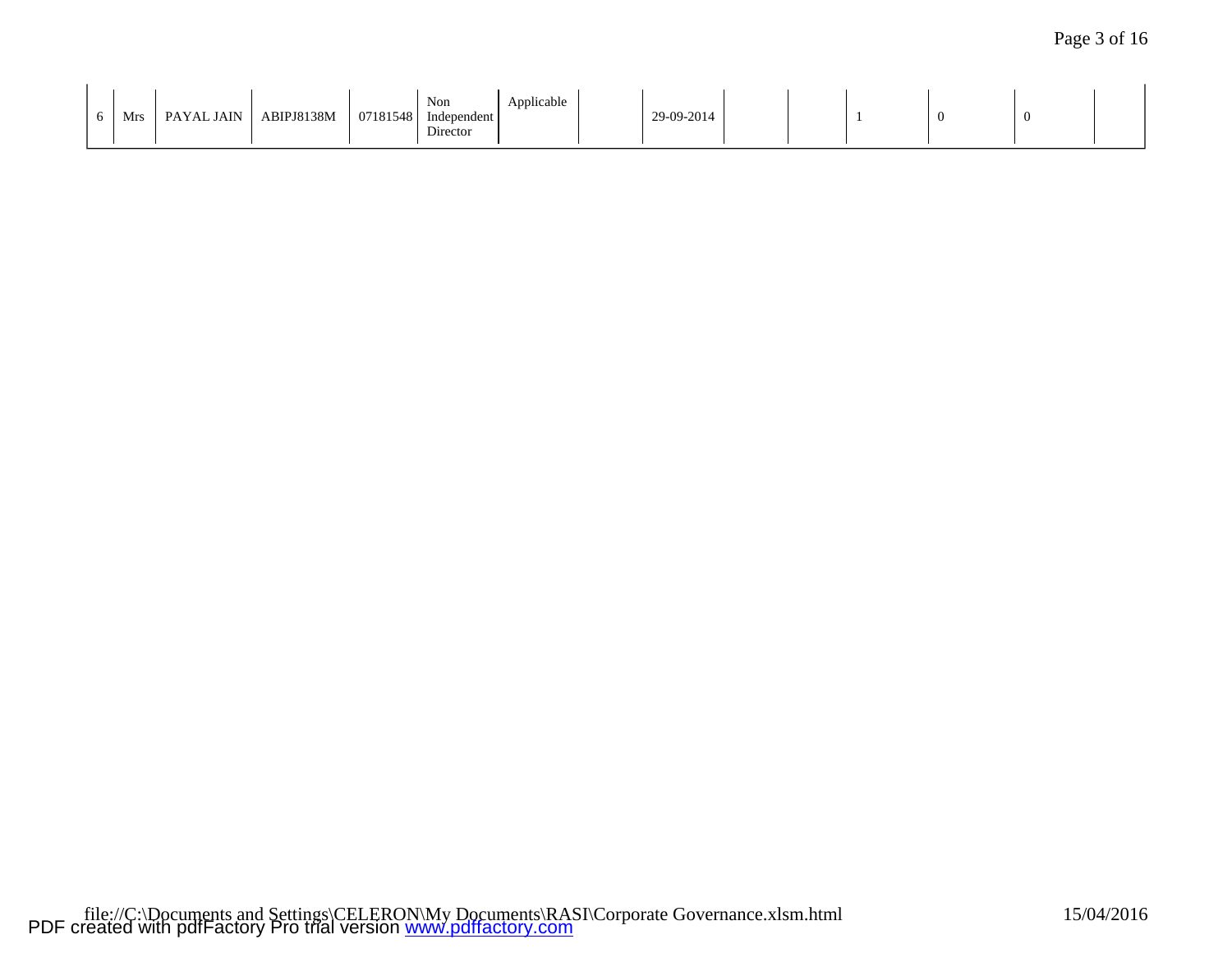|                | <b>Annexure 1</b>                                                            |                                         |                                                                              |                            |                                         |  |  |  |  |
|----------------|------------------------------------------------------------------------------|-----------------------------------------|------------------------------------------------------------------------------|----------------------------|-----------------------------------------|--|--|--|--|
|                | <b>II. Composition of Committees</b>                                         |                                         |                                                                              |                            |                                         |  |  |  |  |
|                |                                                                              |                                         | Is there any change in composition of committees compare to previous quarter |                            | Yes                                     |  |  |  |  |
| Sr             | Name of Committee<br>Name Of Committee<br>Category 1 of directors<br>members |                                         | Category 2 of<br>directors                                                   | Name of other<br>committee |                                         |  |  |  |  |
| 1              | <b>Audit Committee</b>                                                       | <b>HITESH M</b><br><b>DHARAMSHI</b>     | Non-Executive -<br><b>Independent Director</b>                               | Chairperson                |                                         |  |  |  |  |
| $\overline{2}$ | <b>Audit Committee</b>                                                       | <b>B RANJIT KUMAR</b><br><b>KOTHARI</b> | Non-Executive - Non<br><b>Independent Director</b>                           | Member                     |                                         |  |  |  |  |
| 3              | <b>Audit Committee</b>                                                       | AJAY GOYAL                              | Non-Executive -<br><b>Independent Director</b>                               | Member                     |                                         |  |  |  |  |
| $\overline{4}$ | Nomination and<br>remuneration committee                                     | AJAY GOYAL                              | Non-Executive -<br><b>Independent Director</b>                               | Chairperson                |                                         |  |  |  |  |
| 5              | Nomination and<br>remuneration committee                                     | <b>B RANJIT KUMAR</b><br><b>KOTHARI</b> | Non-Executive - Non<br><b>Independent Director</b>                           | Member                     |                                         |  |  |  |  |
| 6              | Nomination and<br>remuneration committee                                     | N PRAKASH KUMAR                         | Non-Executive -<br><b>Independent Director</b>                               | Member                     |                                         |  |  |  |  |
| $\overline{7}$ | Stakeholders Relationship<br>Committee                                       | <b>B RANJIT KUMAR</b><br><b>KOTHARI</b> | Non-Executive - Non<br><b>Independent Director</b>                           | Chairperson                |                                         |  |  |  |  |
| 8              | <b>Stakeholders Relationship</b><br>Committee                                | <b>B POPATLAL</b><br><b>KOTHARI</b>     | <b>Executive Director</b>                                                    | Member                     |                                         |  |  |  |  |
| $\mathbf{Q}$   | Stakeholders Relationship<br>Committee                                       | N PRAKASH KUMAR                         | Non-Executive -<br><b>Independent Director</b>                               | Member                     |                                         |  |  |  |  |
| 10             | <b>Other Committee</b>                                                       | <b>HITESH M</b><br><b>DHARAMSHI</b>     | Non-Executive -<br><b>Independent Director</b>                               | Member                     | <b>Independent Directors</b><br>meeting |  |  |  |  |
| 11             | Other Committee                                                              | AJAY GOYAL                              | Non-Executive -<br><b>Independent Director</b>                               | Member                     | <b>Independent Directors</b><br>meeting |  |  |  |  |
| 12             | <b>Other Committee</b>                                                       | N PRAKASH KUMAR                         | Non-Executive -<br><b>Independent Director</b>                               | Member                     | <b>Independent Directors</b><br>meeting |  |  |  |  |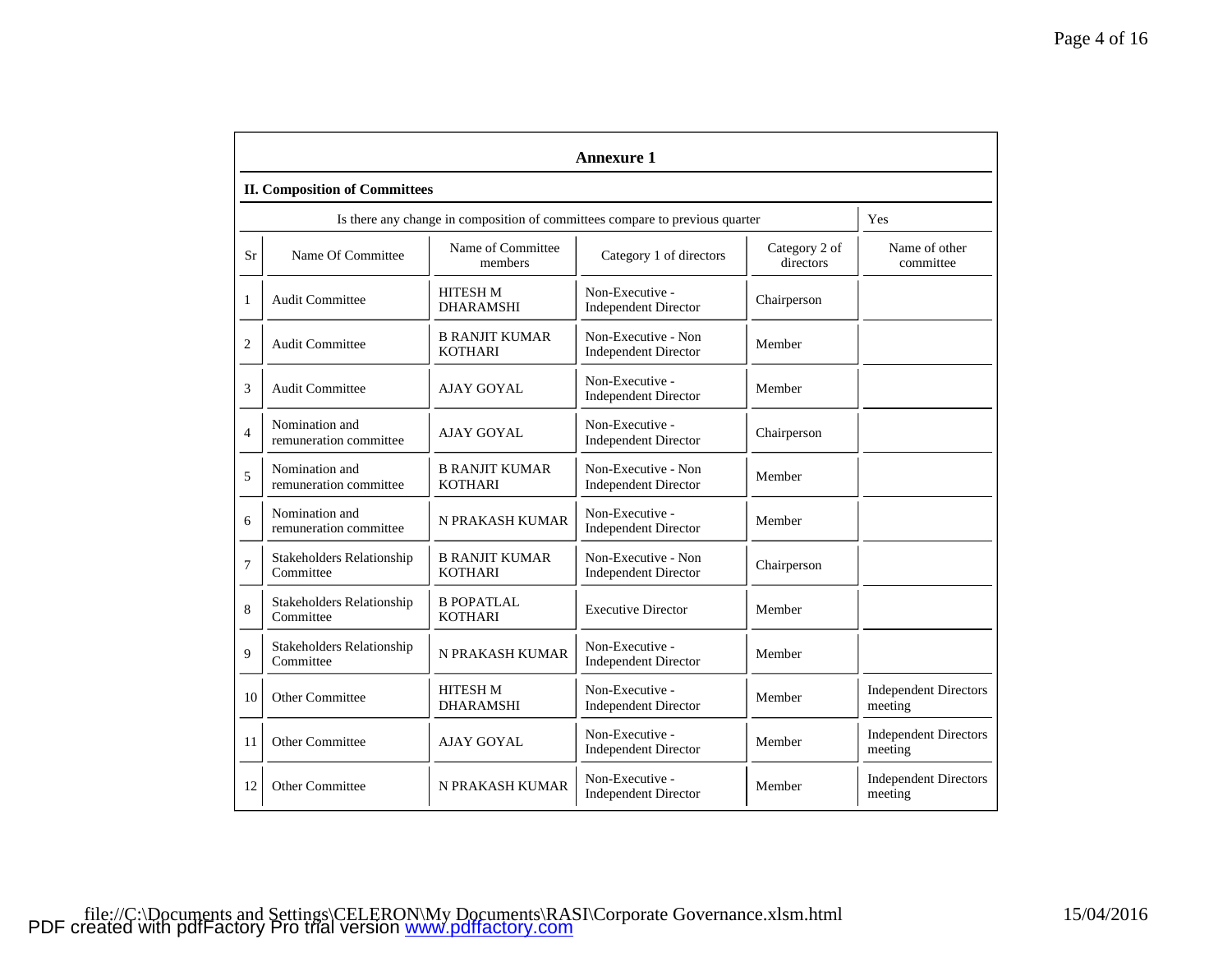|    | <b>Annexure 1</b>                                        |                                                         |                                                                |  |  |  |  |
|----|----------------------------------------------------------|---------------------------------------------------------|----------------------------------------------------------------|--|--|--|--|
|    | <b>Annexure 1</b>                                        |                                                         |                                                                |  |  |  |  |
|    | <b>III.</b> Meeting of Board of Directors                |                                                         |                                                                |  |  |  |  |
| Sr | $Date(s)$ of meeting (if any) in the<br>previous quarter | $Date(s)$ of meeting (if any) in the<br>current quarter | Maximum gap between any two consecutive (in<br>number of days) |  |  |  |  |
|    | 13-11-2015                                               |                                                         |                                                                |  |  |  |  |
| 2  |                                                          | 25-01-2016                                              | 72                                                             |  |  |  |  |
| 3  |                                                          | 11-02-2016                                              | 16                                                             |  |  |  |  |
| 4  |                                                          | 14-03-2016                                              | 31                                                             |  |  |  |  |
| 5  |                                                          | 28-03-2016                                              | 13                                                             |  |  |  |  |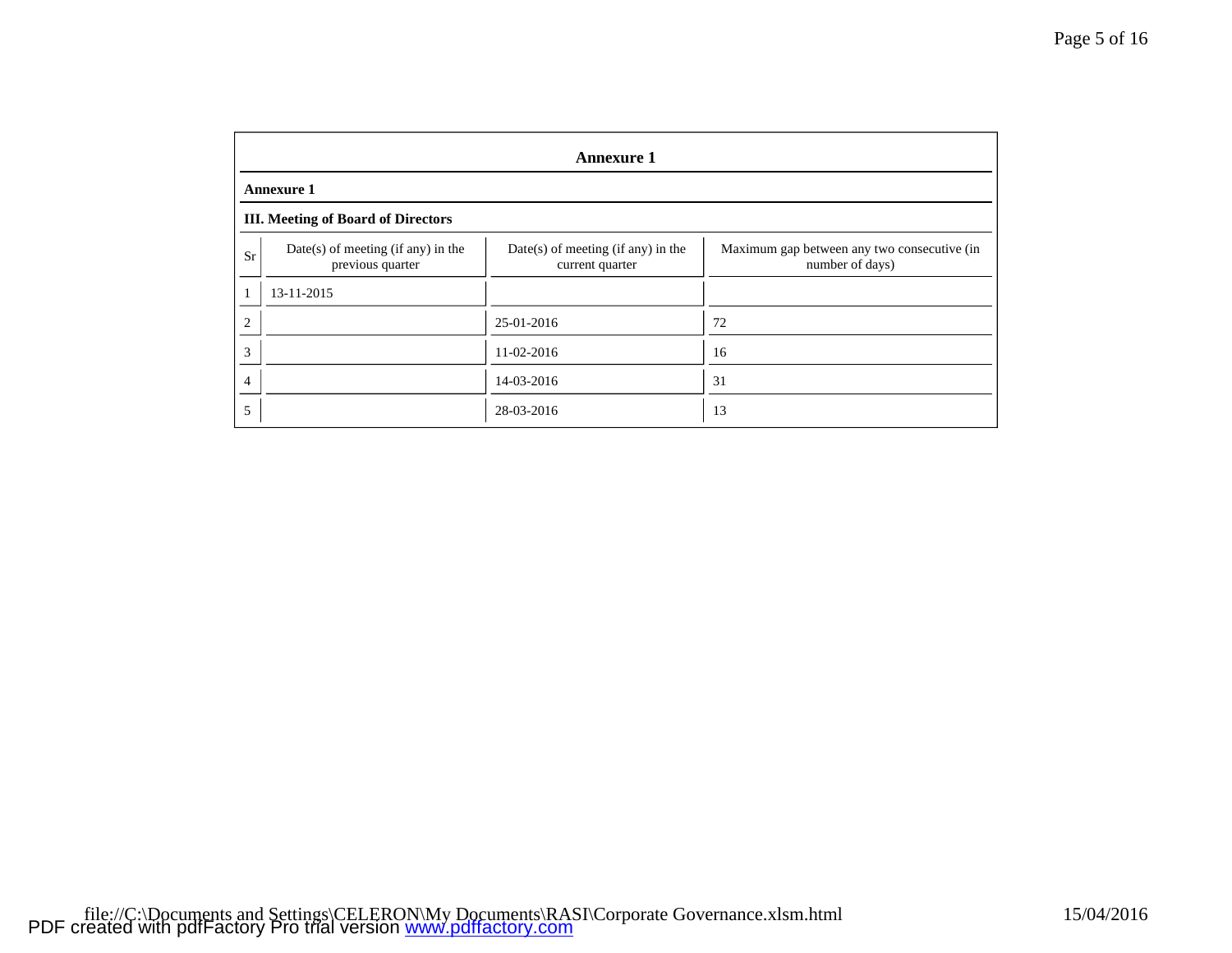|                | <b>Annexure 1</b>                                                                                                                                                                                                                                                      |                  |                                                                               |                             |                                                          |                        |  |
|----------------|------------------------------------------------------------------------------------------------------------------------------------------------------------------------------------------------------------------------------------------------------------------------|------------------|-------------------------------------------------------------------------------|-----------------------------|----------------------------------------------------------|------------------------|--|
|                | <b>IV.</b> Meeting of Committees                                                                                                                                                                                                                                       |                  |                                                                               |                             |                                                          |                        |  |
|                |                                                                                                                                                                                                                                                                        |                  |                                                                               |                             | Disclosure of notes on meeting of committees explanatory | Textual Information(1) |  |
| Sr             | Whether<br>Requirement of<br>$Date(s)$ of meeting<br>$Date(s)$ of meeting<br>Name of<br>requirement of<br>of the committee in<br>of the committee in<br>Ouorum met<br>Committee<br>Ouorum met<br>(details)<br>the previous quarter<br>the relevant quarter<br>(Yes/No) |                  | Maximum gap between<br>any two consecutive<br>meetings (in number of<br>days) |                             |                                                          |                        |  |
|                | <b>Audit Committee</b>                                                                                                                                                                                                                                                 | $11 - 02 - 2016$ | Yes                                                                           | All members<br>were present | 13-11-2015                                               | 89                     |  |
| $\overline{2}$ | Nomination and<br>remuneration<br>committee                                                                                                                                                                                                                            | $02 - 02 - 2016$ | Yes                                                                           | All members<br>were present |                                                          |                        |  |
| 3              | <b>Stakeholders</b><br>Relationship<br>Committee                                                                                                                                                                                                                       | 11-01-2016       | Yes                                                                           | All members<br>were present |                                                          |                        |  |
| 4              | <b>Other Committee</b>                                                                                                                                                                                                                                                 | $10-02-2016$     | Yes                                                                           | All members<br>were present |                                                          |                        |  |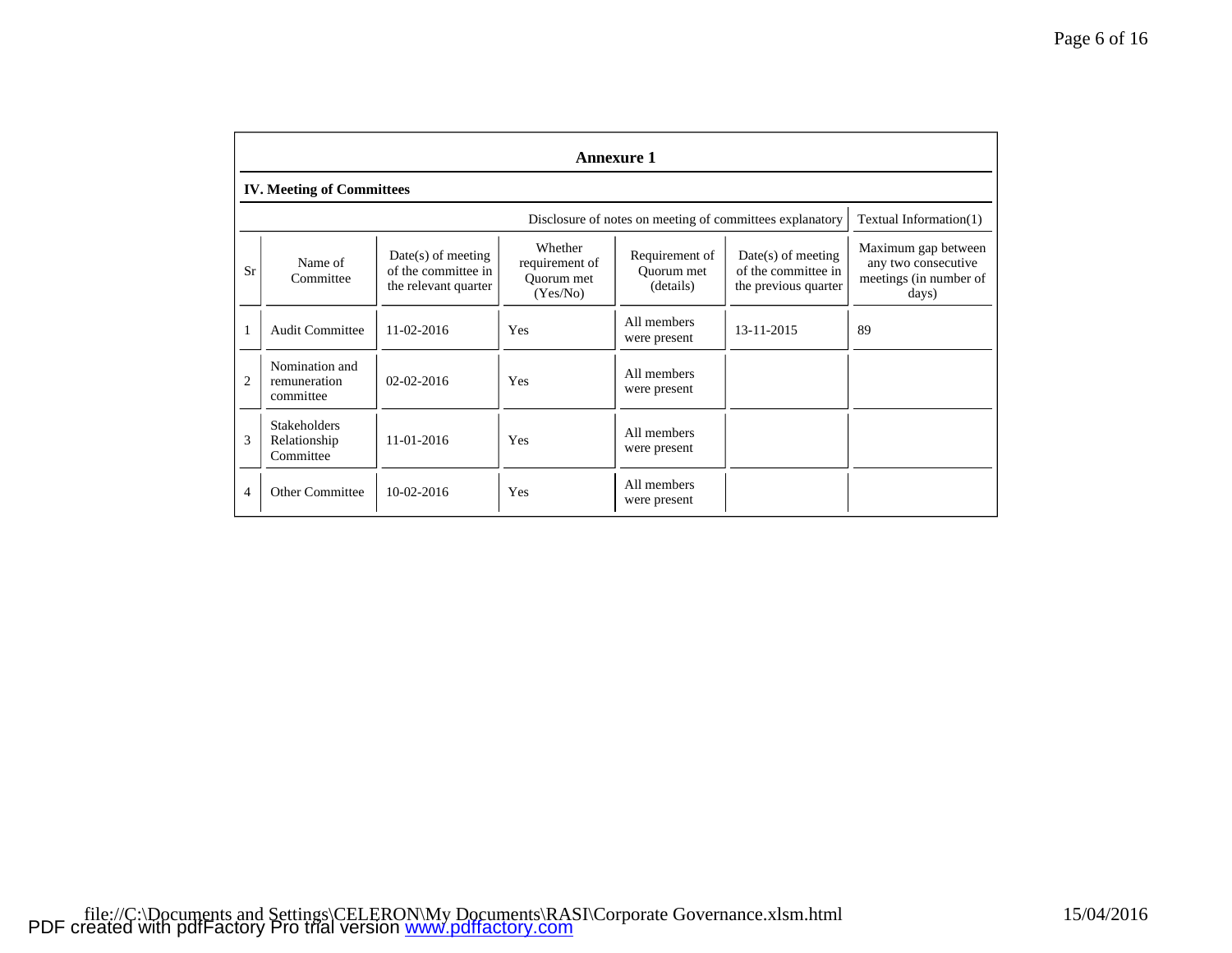|                           | <b>Text Block</b>                                                                                        |
|---------------------------|----------------------------------------------------------------------------------------------------------|
| Textual Information $(1)$ | Other Committee denotes the Independent Directors committee meeting held during the year on<br>10.2.2016 |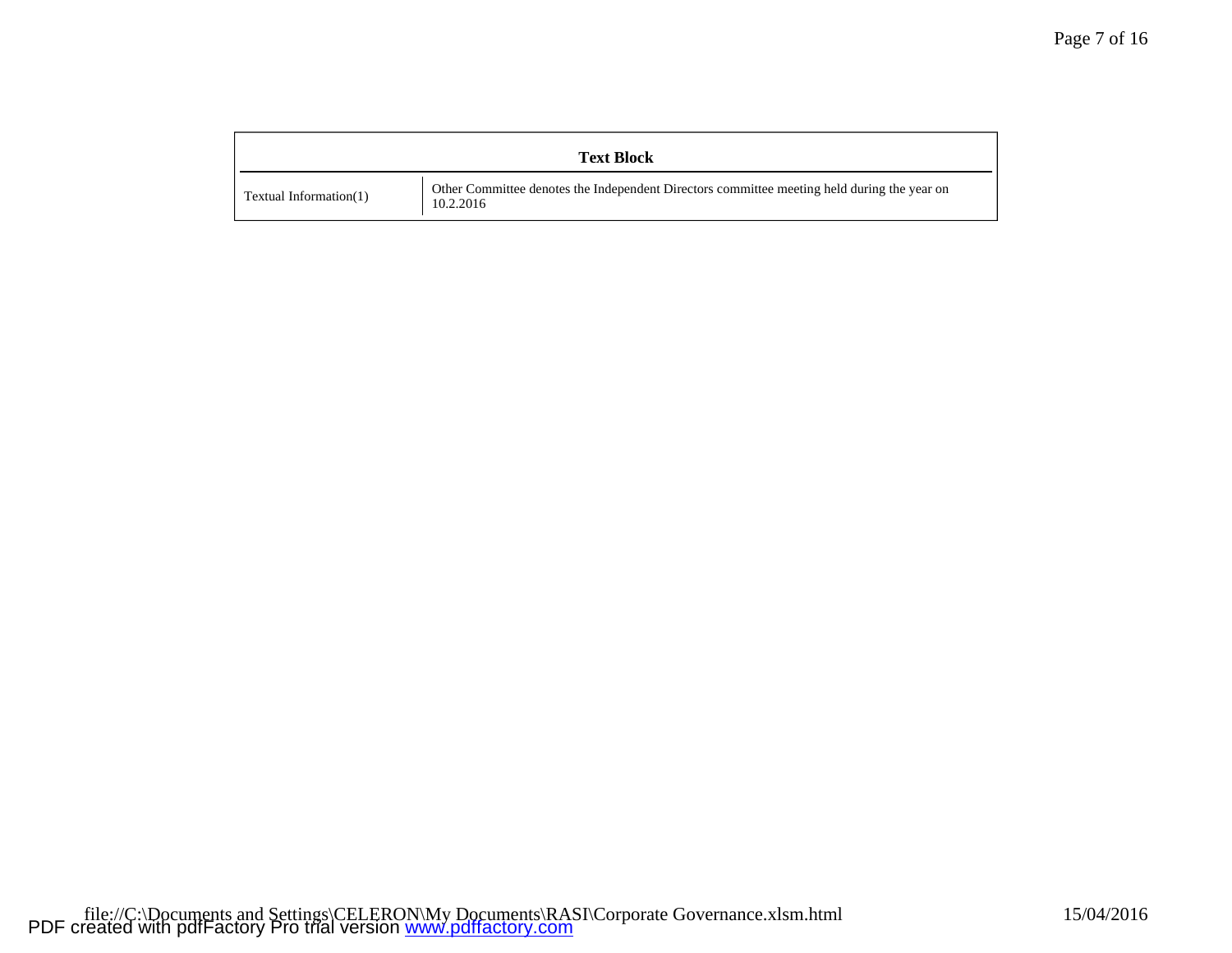|                | <b>Annexure 1</b>                                                                                         |                                  |                                                                    |  |  |  |  |
|----------------|-----------------------------------------------------------------------------------------------------------|----------------------------------|--------------------------------------------------------------------|--|--|--|--|
|                | <b>V. Related Party Transactions</b>                                                                      |                                  |                                                                    |  |  |  |  |
| Sr             | Subject                                                                                                   | Compliance status<br>(Yes/No/NA) | If status is "No" details of non-<br>compliance may be given here. |  |  |  |  |
|                | Whether prior approval of audit committee obtained                                                        | Yes                              |                                                                    |  |  |  |  |
| $\overline{2}$ | Whether shareholder approval obtained for material RPT                                                    | NA                               |                                                                    |  |  |  |  |
| 3              | Whether details of RPT entered into pursuant to omnibus<br>approval have been reviewed by Audit Committee | <b>NA</b>                        |                                                                    |  |  |  |  |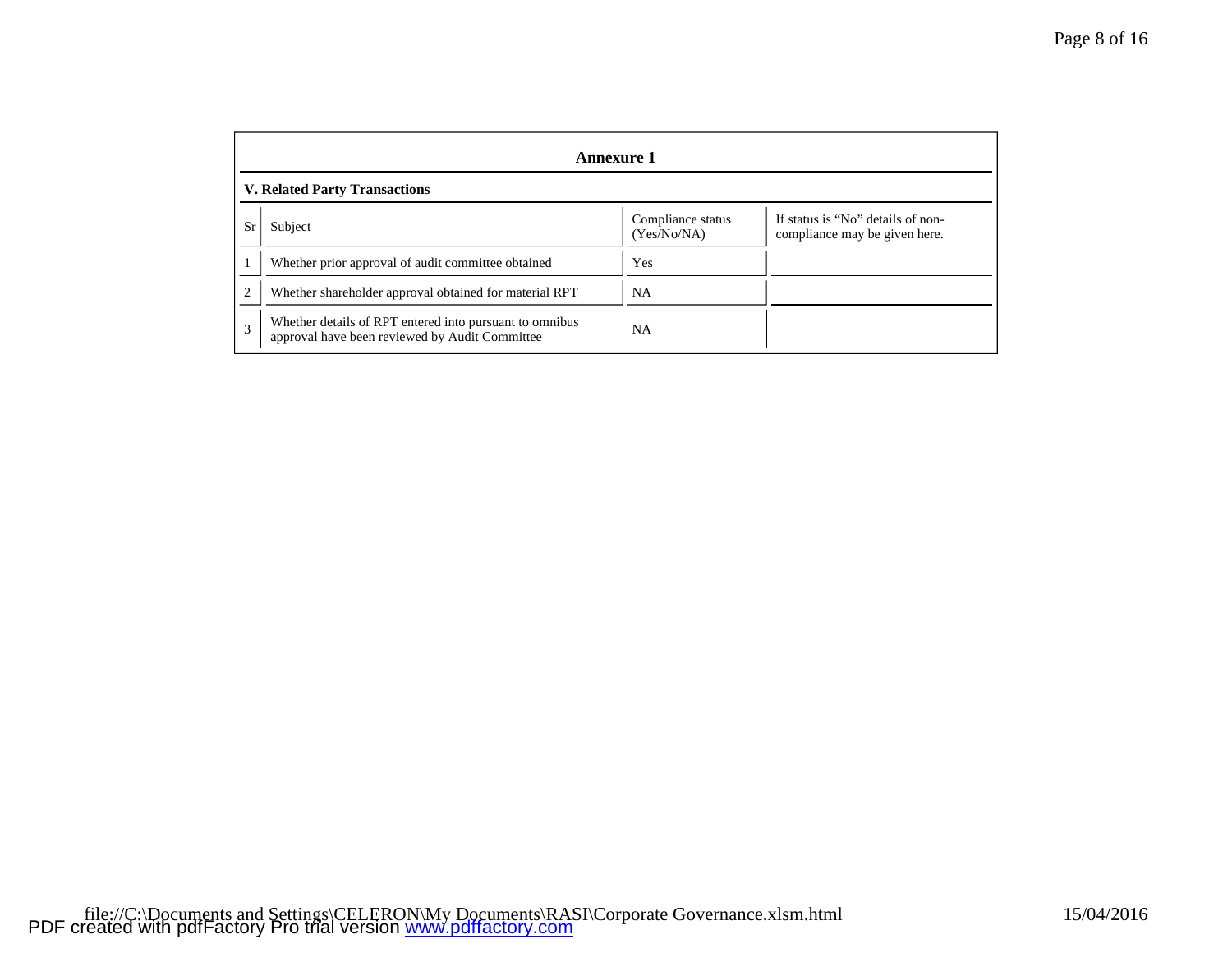|                | <b>Annexure 1</b>                                                                                                                                                                                               |                               |  |  |  |  |
|----------------|-----------------------------------------------------------------------------------------------------------------------------------------------------------------------------------------------------------------|-------------------------------|--|--|--|--|
|                | <b>VI. Affirmations</b>                                                                                                                                                                                         |                               |  |  |  |  |
| Sr             | Subject                                                                                                                                                                                                         | Compliance status<br>(Yes/No) |  |  |  |  |
|                | The composition of Board of Directors is in terms of SEBI (Listing obligations and disclosure requirements)<br>Regulations, 2015                                                                                | Yes                           |  |  |  |  |
| $\overline{2}$ | The composition of the following committees is in terms of SEBI(Listing obligations and disclosure<br>requirements) Regulations, 2015 a. Audit Committee                                                        | Yes                           |  |  |  |  |
| 3              | The composition of the following committees is in terms of SEBI(Listing obligations and disclosure<br>requirements) Regulations, 2015. b. Nomination & remuneration committee                                   | Yes                           |  |  |  |  |
| $\overline{4}$ | The composition of the following committees is in terms of SEBI(Listing obligations and disclosure<br>requirements) Regulations, 2015. c. Stakeholders relationship committee                                   | Yes                           |  |  |  |  |
| 5              | The composition of the following committees is in terms of SEBI(Listing obligations and disclosure<br>requirements) Regulations, 2015. d. Risk management committee (applicable to the top 100 listed entities) | NA                            |  |  |  |  |
| 6              | The committee members have been made aware of their powers, role and responsibilities as specified in SEBI<br>(Listing obligations and disclosure requirements) Regulations, 2015.                              | Yes                           |  |  |  |  |
| $\overline{7}$ | The meetings of the board of directors and the above committees have been conducted in the manner as<br>specified in SEBI (Listing obligations and disclosure requirements) Regulations, 2015.                  | Yes                           |  |  |  |  |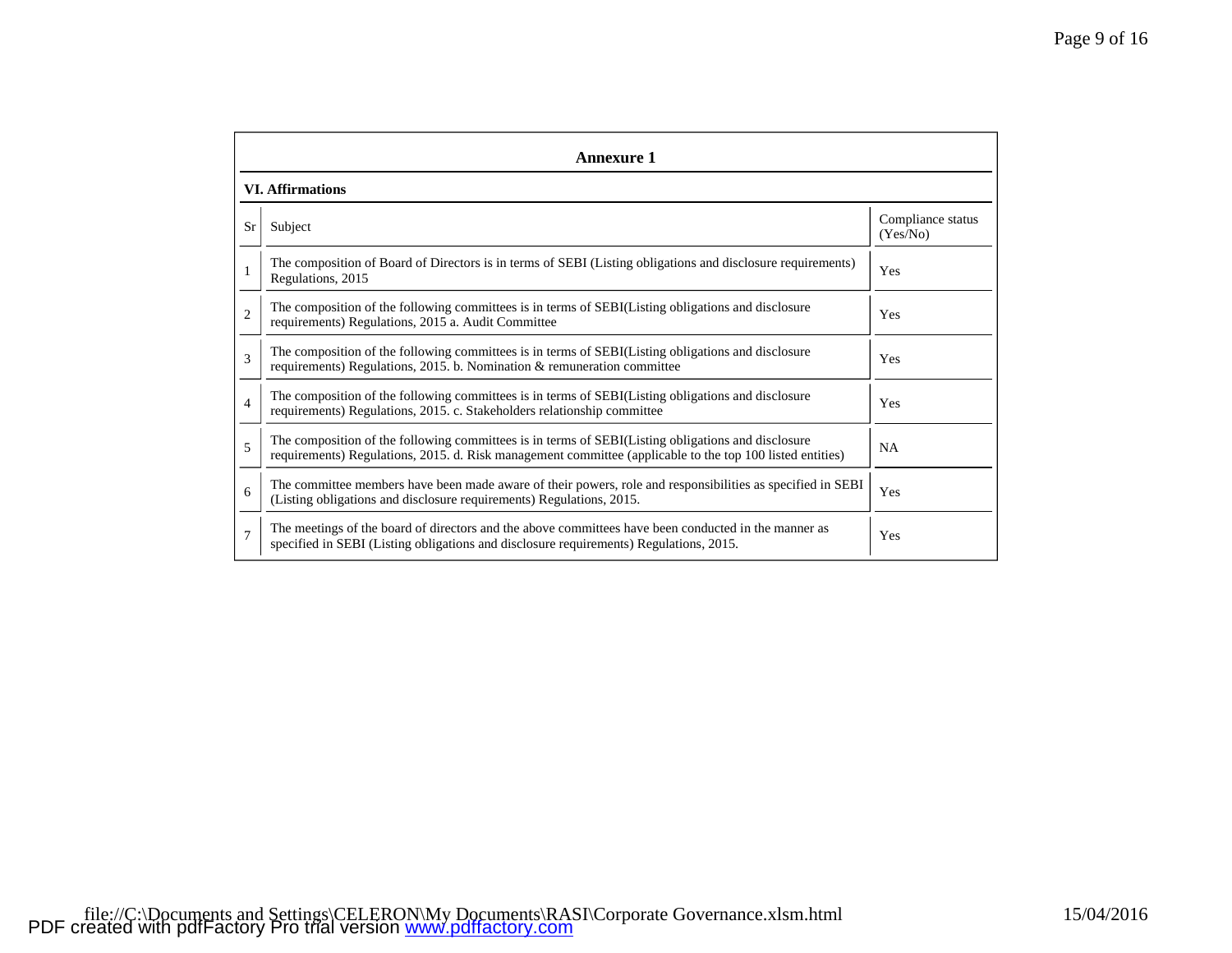|                | <b>Annexure II</b>                                                                                                                               |                                     |                                                                    |                        |  |  |
|----------------|--------------------------------------------------------------------------------------------------------------------------------------------------|-------------------------------------|--------------------------------------------------------------------|------------------------|--|--|
|                | Annexure II to be submitted by listed entity at the end of the financial year (for the whole of financial year)                                  |                                     |                                                                    |                        |  |  |
|                | I. Disclosure on website in terms of Listing Regulations                                                                                         |                                     |                                                                    |                        |  |  |
| Sr             | Item                                                                                                                                             | Compliance<br>status<br>(Yes/No/NA) | If status is "No" details of non-<br>compliance may be given here. | Web address            |  |  |
| 1              | Details of business                                                                                                                              | Yes                                 |                                                                    | www.rasielectrodes.com |  |  |
| $\mathfrak{2}$ | Terms and conditions of appointment of<br>independent directors                                                                                  | Yes                                 |                                                                    | www.rasielectrodes.com |  |  |
| 3              | Composition of various committees of<br>board of directors                                                                                       | Yes                                 |                                                                    | www.rasielectrodes.com |  |  |
| $\overline{4}$ | Code of conduct of board of directors and<br>senior management personnel                                                                         | Yes                                 |                                                                    | www.rasielectrodes.com |  |  |
| 5              | Details of establishment of vigil<br>mechanism/ Whistle Blower policy                                                                            | N <sub>o</sub>                      | Inadvertently not uploaded. Will be<br>done immediately            |                        |  |  |
| 6              | Criteria of making payments to non-<br>executive directors                                                                                       | Yes                                 |                                                                    | www.rasielectrodes.com |  |  |
| $\tau$         | Policy on dealing with related party<br>transactions                                                                                             | Yes                                 |                                                                    | www.rasielectrodes.com |  |  |
| 8              | Policy for determining 'material'<br>subsidiaries                                                                                                | <b>NA</b>                           |                                                                    |                        |  |  |
| $\mathbf{Q}$   | Details of familiarization programmes<br>imparted to independent directors                                                                       | Yes                                 |                                                                    | www.rasielectordes.com |  |  |
| 10             | Contact information of the designated<br>officials of the listed entity who are<br>responsible for assisting and handling<br>investor grievances | Yes                                 |                                                                    | www.rasielectrodes.com |  |  |
| 11             | email address for grievance redressal and<br>other relevant details                                                                              | Yes                                 |                                                                    | www.rasielectrodes.com |  |  |
| 12             | Financial results                                                                                                                                | Yes                                 |                                                                    | www.rasielectrodes.com |  |  |
|                |                                                                                                                                                  |                                     | SHP details for QE 30.09.2015 and                                  |                        |  |  |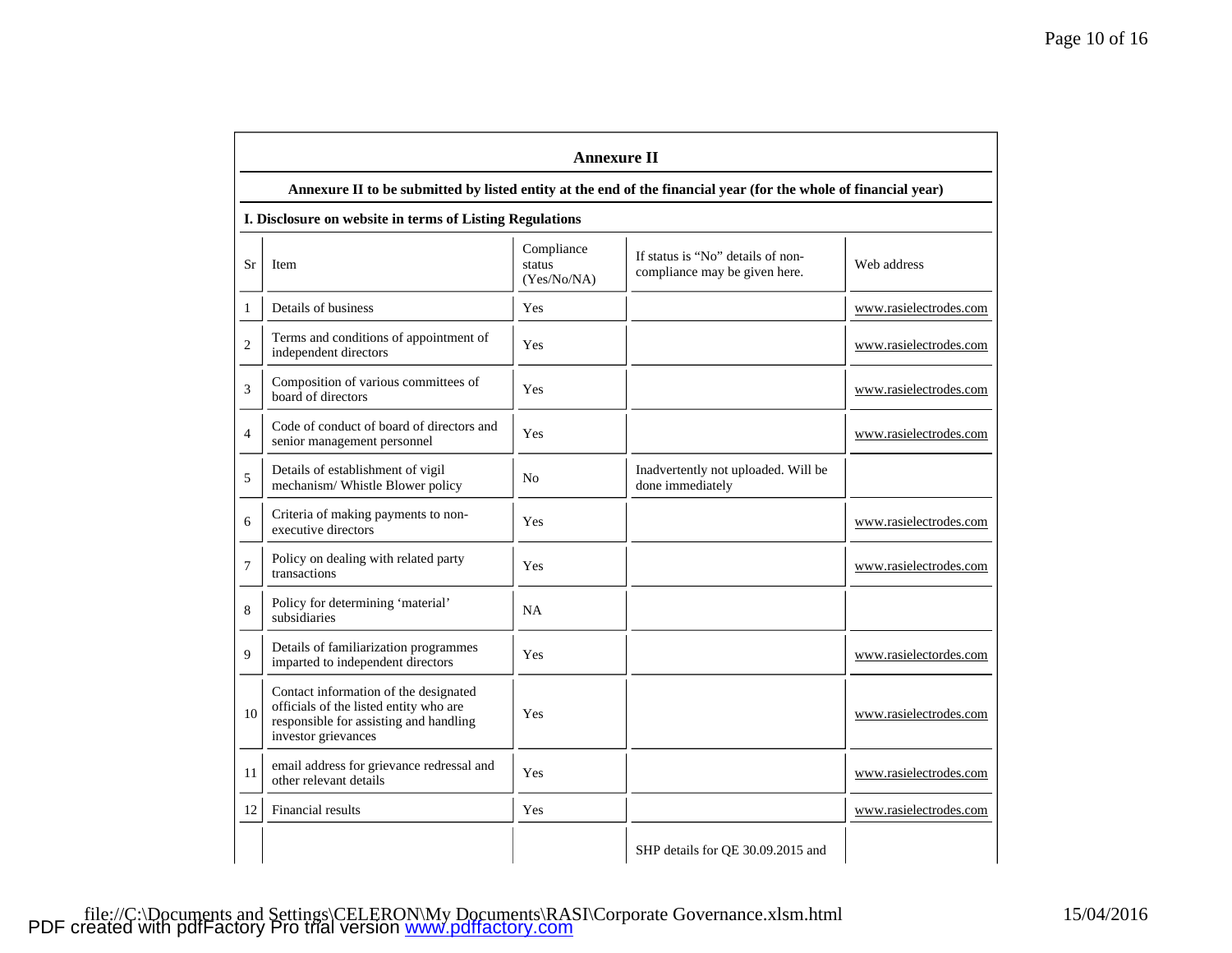| 13 | Shareholding pattern                                                                   | No | 31.12.2015 inadvertentlt not<br>uploaded at website. Will be done<br>immediately. |  |
|----|----------------------------------------------------------------------------------------|----|-----------------------------------------------------------------------------------|--|
| 14 | Details of agreements entered into with the<br>media companies and/or their associates | NA |                                                                                   |  |
| 15 | New name and the old name of the listed<br>entity                                      | NA |                                                                                   |  |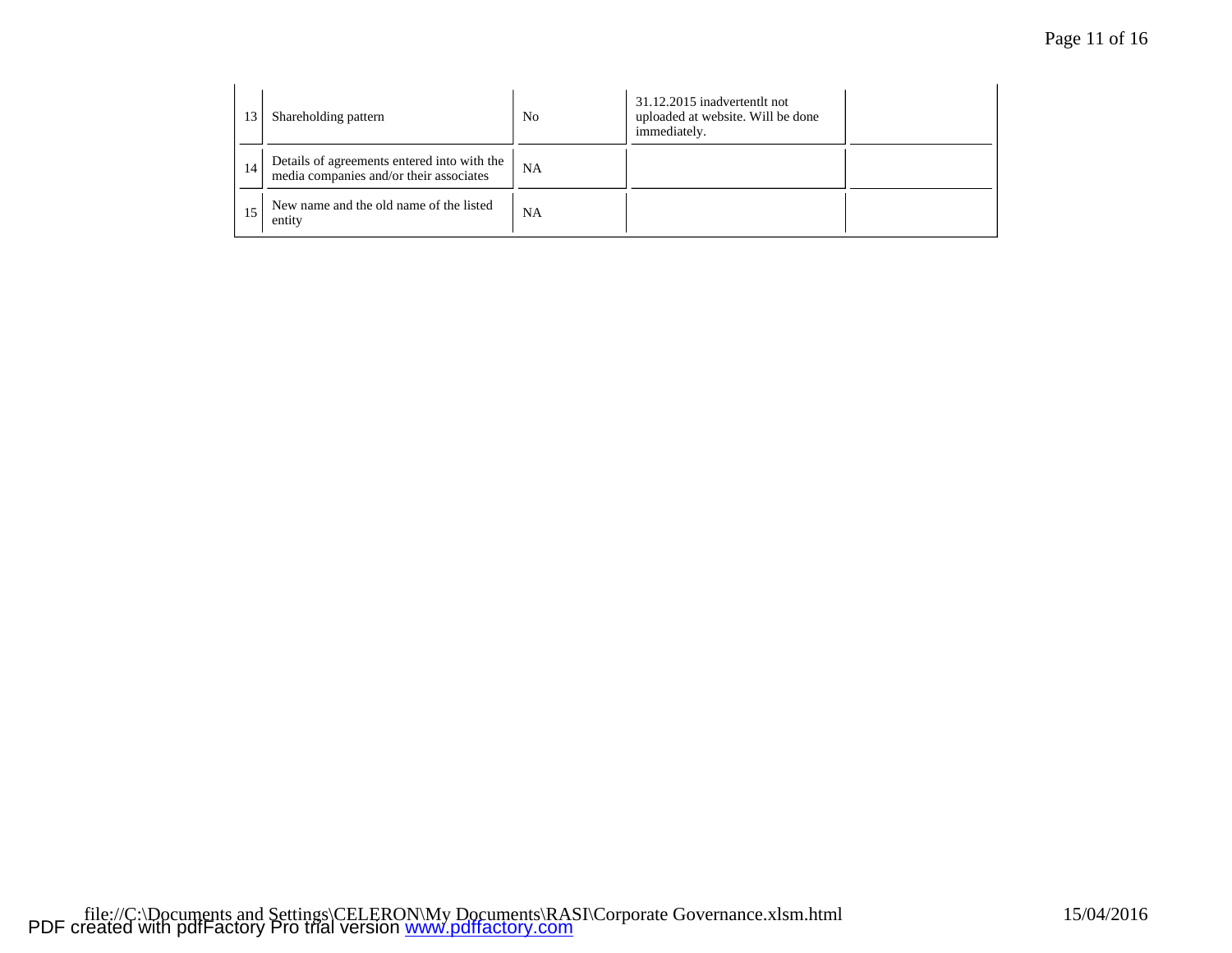|    | <b>Annexure II</b>                                                                                                   |                               |                                  |                                                                      |  |  |  |
|----|----------------------------------------------------------------------------------------------------------------------|-------------------------------|----------------------------------|----------------------------------------------------------------------|--|--|--|
|    | <b>II. Annual Affirmations</b>                                                                                       |                               |                                  |                                                                      |  |  |  |
| Sr | Particulars                                                                                                          | Regulation<br>Number          | Compliance status<br>(Yes/No/NA) | If status is "No" details of<br>non-compliance may be given<br>here. |  |  |  |
| 1  | Independent director(s) have been appointed in terms of<br>specified criteria of 'independence' and/or 'eligibility' | $16(1)(b)$ & 25<br>(6)        | Yes                              |                                                                      |  |  |  |
| 2  | Board composition                                                                                                    | 17(1)                         | Yes                              |                                                                      |  |  |  |
| 3  | Meeting of Board of directors                                                                                        | 17(2)                         | Yes                              |                                                                      |  |  |  |
| 4  | Review of Compliance Reports                                                                                         | 17(3)                         | Yes                              |                                                                      |  |  |  |
| 5  | Plans for orderly succession for appointments                                                                        | 17(4)                         | Yes                              |                                                                      |  |  |  |
| 6  | Code of Conduct                                                                                                      | 17(5)                         | Yes                              |                                                                      |  |  |  |
| 7  | Fees/compensation                                                                                                    | 17(6)                         | Yes                              |                                                                      |  |  |  |
| 8  | Minimum Information                                                                                                  | 17(7)                         | Yes                              |                                                                      |  |  |  |
| 9  | Compliance Certificate                                                                                               | 17(8)                         | Yes                              |                                                                      |  |  |  |
| 10 | Risk Assessment & Management                                                                                         | 17(9)                         | Yes                              |                                                                      |  |  |  |
| 11 | Performance Evaluation of Independent Directors                                                                      | 17(10)                        | Yes                              |                                                                      |  |  |  |
| 12 | Composition of Audit Committee                                                                                       | 18(1)                         | Yes                              |                                                                      |  |  |  |
| 13 | Meeting of Audit Committee                                                                                           | 18(2)                         | Yes                              |                                                                      |  |  |  |
| 14 | Composition of nomination & remuneration committee                                                                   | 19(1) & (2)                   | Yes                              |                                                                      |  |  |  |
| 15 | Composition of Stakeholder Relationship Committee                                                                    | 20(1) & (2)                   | Yes                              |                                                                      |  |  |  |
| 16 | Composition and role of risk management committee                                                                    | 21(1),(2),(3),<br>(4)         | <b>NA</b>                        |                                                                      |  |  |  |
| 17 | Vigil Mechanism                                                                                                      | 22                            | Yes                              |                                                                      |  |  |  |
| 18 | Policy for related party Transaction                                                                                 | 23(1), (5), (6),<br>(7) & (8) | Yes                              |                                                                      |  |  |  |
|    | Prior or Omnibus approval of Audit Committee for all                                                                 |                               |                                  |                                                                      |  |  |  |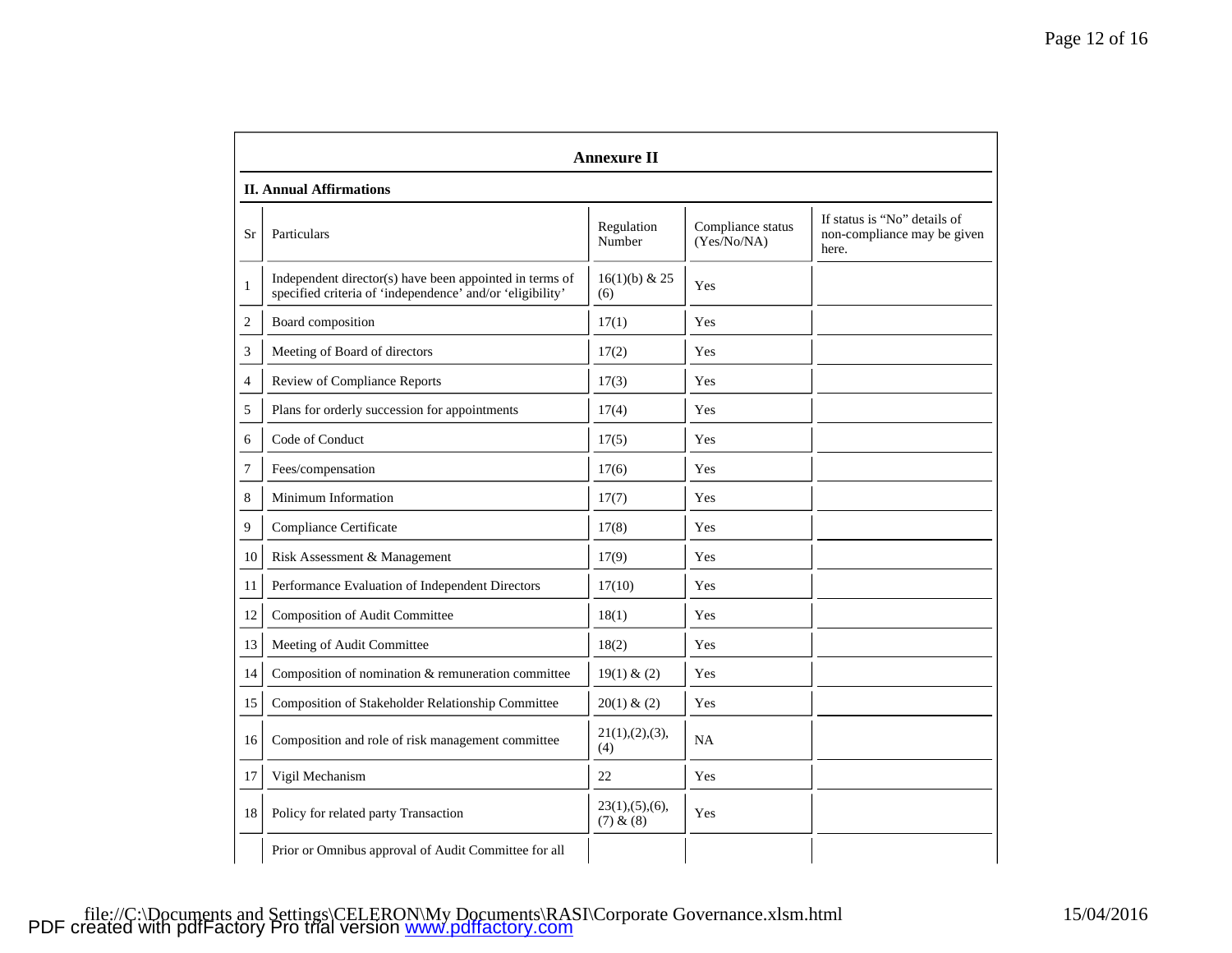| 19 | related party transactions                                                                                              | 23(2), (3)                    | <b>NA</b> |  |
|----|-------------------------------------------------------------------------------------------------------------------------|-------------------------------|-----------|--|
| 20 | Approval for material related party transactions                                                                        | 23(4)                         | <b>NA</b> |  |
| 21 | Composition of Board of Directors of unlisted material<br>Subsidiary                                                    | 24(1)                         | <b>NA</b> |  |
| 22 | Other Corporate Governance requirements with respect<br>to subsidiary of listed entity                                  | 24(2), (3), (4),<br>(5) & (6) | <b>NA</b> |  |
| 23 | Maximum Directorship & Tenure                                                                                           | 25(1) & (2)                   | Yes       |  |
| 24 | Meeting of independent directors                                                                                        | 25(3) & (4)                   | Yes       |  |
| 25 | Familiarization of independent directors                                                                                | 25(7)                         | Yes       |  |
| 26 | Memberships in Committees                                                                                               | 26(1)                         | Yes       |  |
| 27 | Affirmation with compliance to code of conduct from<br>members of Board of Directors and Senior management<br>personnel | 26(3)                         | Yes       |  |
| 28 | Disclosure of Shareholding by Non-Executive Directors                                                                   | 26(4)                         | Yes       |  |
| 29 | Policy with respect to Obligations of directors and senior<br>management                                                | $26(2)$ & $26(5)$             | Yes       |  |
|    | Any other information to be provided - Add Notes                                                                        |                               |           |  |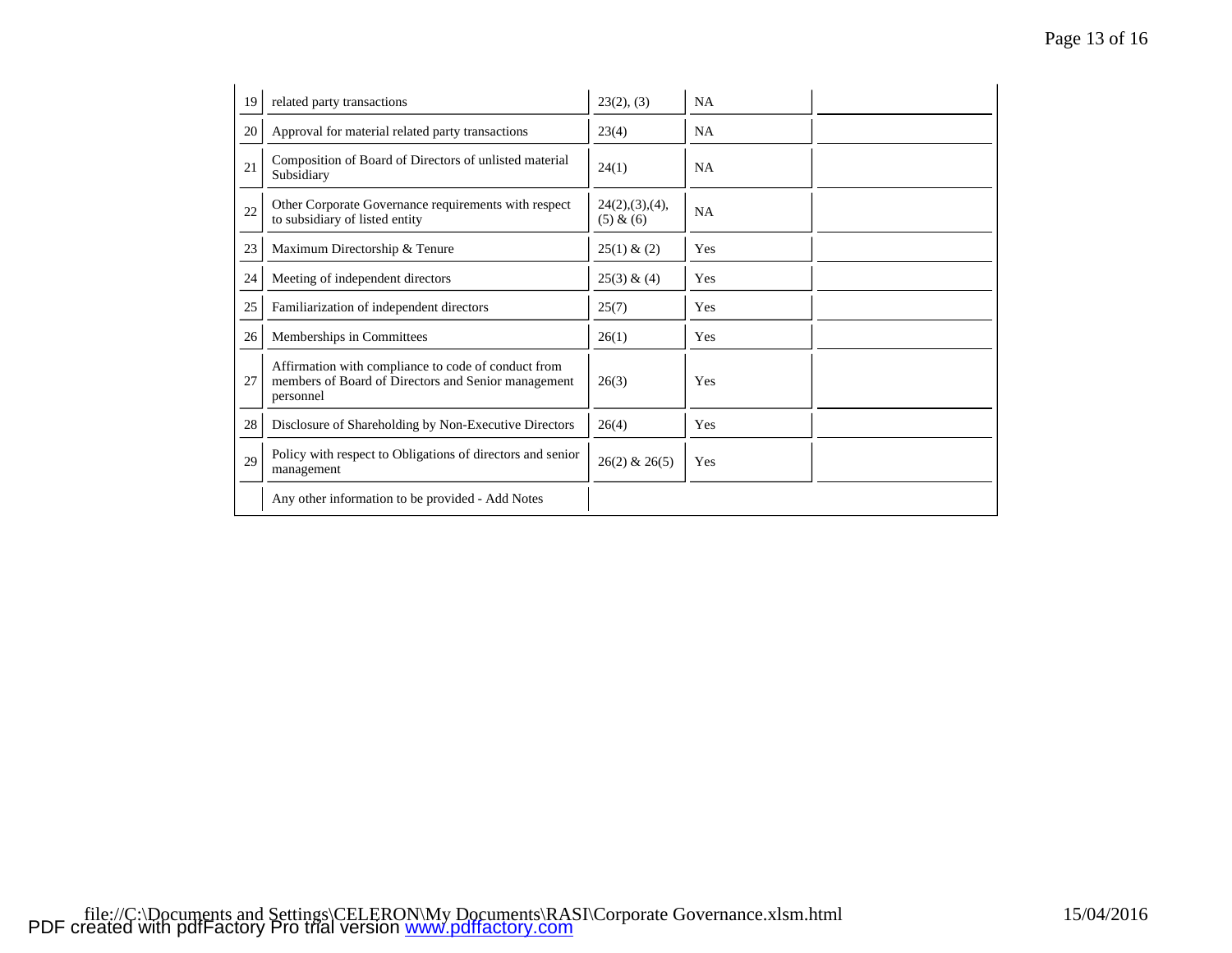| Annexure II              |  |                                                                                                                                                                       |    |  |  |  |
|--------------------------|--|-----------------------------------------------------------------------------------------------------------------------------------------------------------------------|----|--|--|--|
| <b>III.</b> Affirmations |  |                                                                                                                                                                       |    |  |  |  |
|                          |  | The Listed Entity has approved Material Subsidiary Policy and the Corporate Governance requirements with respect to<br>subsidiary of Listed Entity have been complied | NA |  |  |  |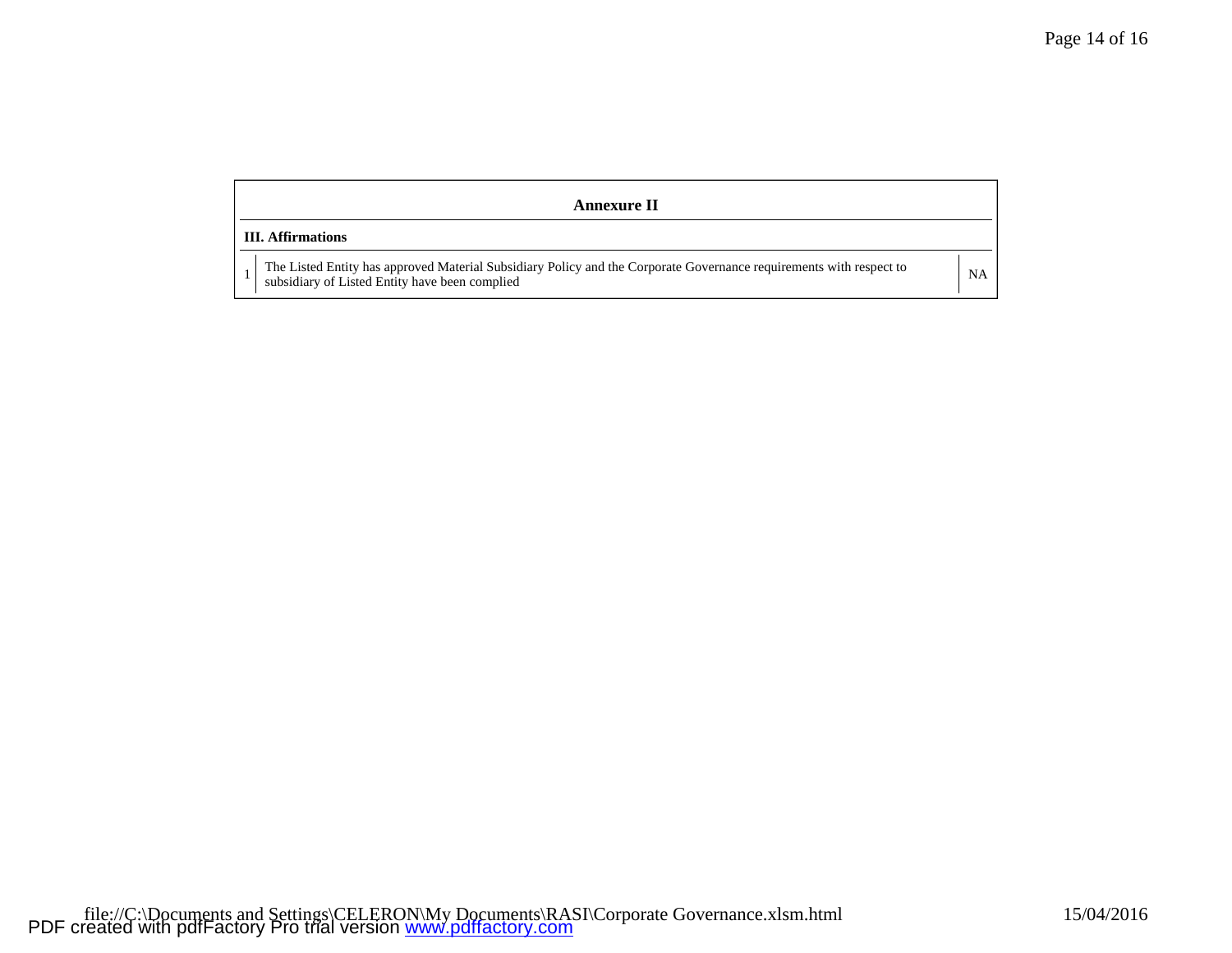| <b>Signatory Details</b> |                           |  |  |  |
|--------------------------|---------------------------|--|--|--|
| Name of signatory        | <b>B POPATLAL KOTHARI</b> |  |  |  |
| Designation of person    | <b>Managing Director</b>  |  |  |  |
| Place                    | <b>CHENNAI</b>            |  |  |  |
| Date                     | 15-04-2016                |  |  |  |